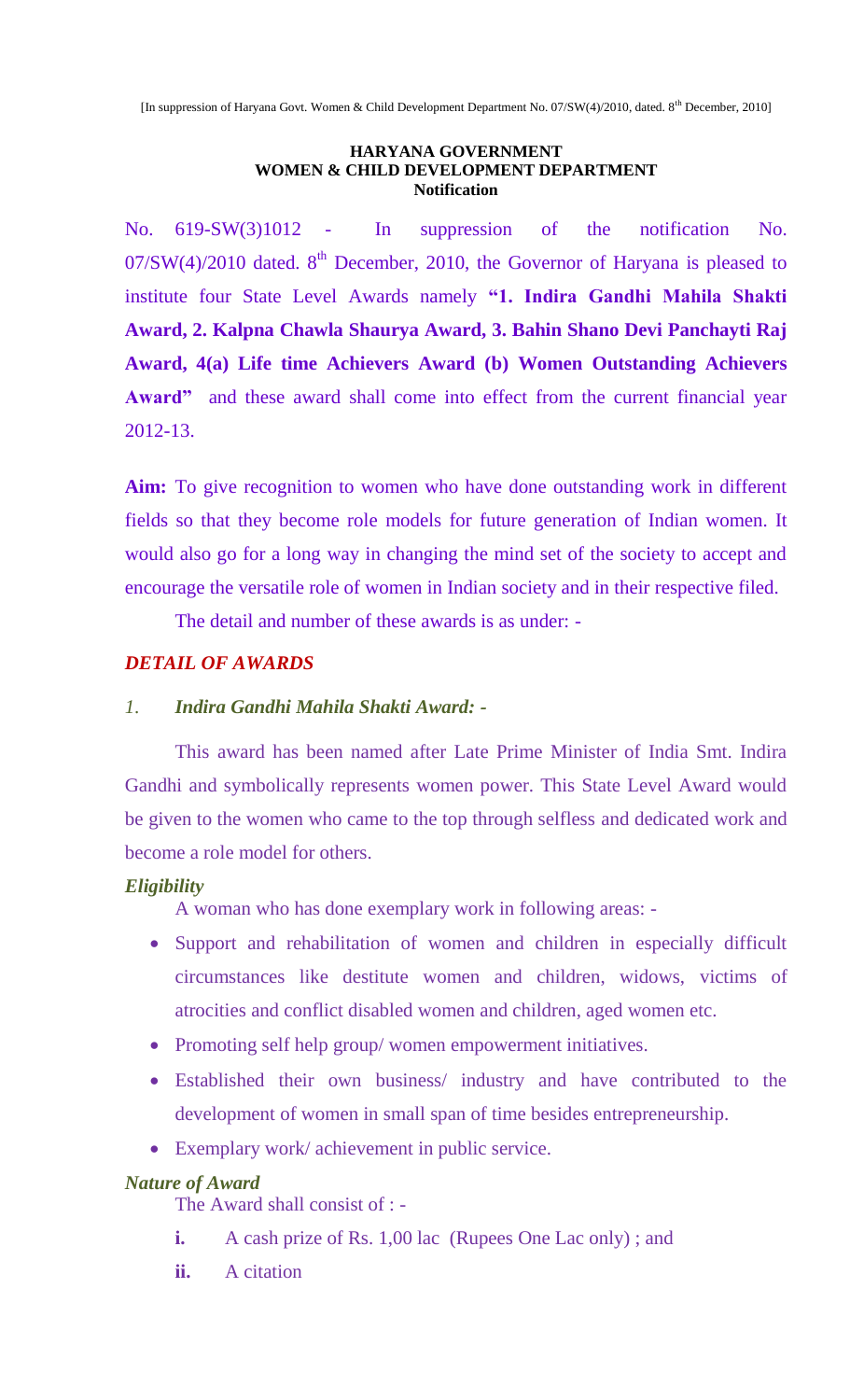#### *2. Kalpna Chawla Shaurya Award: -*

This award named after Late Kalpna Chawla will give due recognition to the women who perform acts of bravery and meritorious services with the view to inspire other women to follow their example.

### *Eligibility*

A woman who has shown exemplary courage at the risk of their own life.

#### *Nature of Award*

The Award shall consist of : -

- **i.** A cash prize of Rs. 51,000 (Rupees Fifty One Thousand only); and
- **ii.** A citation

#### *3. Bahin Shanno Devi Panchayati Raj Award: -*

This award named after the  $1<sup>st</sup>$  women speaker in Haryana has been instituted for encouraging the emergence of women in the public sphere in the village of Haryana.

#### *Eligibility*

The award would be given to the woman panchayat leader who have done exemplary work for the empowerment of women in any of the following areas: -

- Female literacy
- Health and nutrition
- Universalization of education
- Sanitation, water, hygiene and other key health determinants
- Social audit
- Women empowerment
- Prevention of domestic violence against women
- Prevention of crime/atrocities against women/weaker section
- Community mobilization
- Prevention of female foeticide and improving sex ratio
- Prevention of child marriages
- Environment protection
- Support to women in agriculture and rural industry including promotion of technology to reduce drudgery.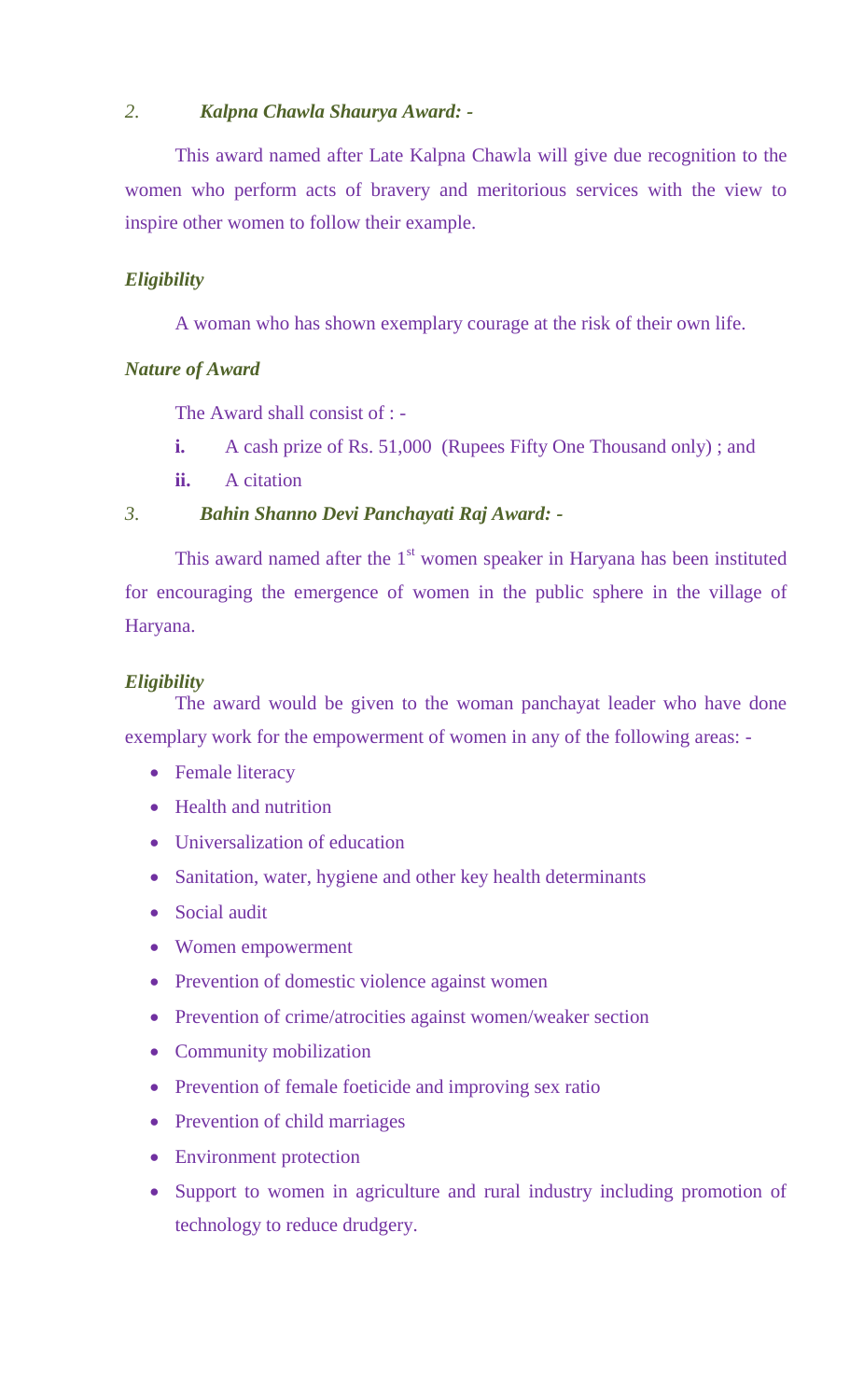## *Nature of Award*

The Award shall consist of : -

- **i.** A cash prize of Rs. 51,000 (Rupees Fifty One Thousand only); and
- **ii.** A citation

# *4. (A) Life Time Achievement Award:*

### *Eligibility*

- Woman of 60 years old or above.
- Any individual who have excelled in any such field in their life especially in outstanding administrative skills, career, sphere/profession, leadership quality, courage, creative work.
- Set up a model or example before the society by showing dexterity and professional integrity and dedicating whole life to the society/ Nation.

### *Nature of Award*

The Award shall consist of : -

- **i.** A cash prize of Rs. 21,000 (Rupees Twenty One Thousand only); and
- **ii.** A citation and a shawl.

#### *(B) Women Outstanding Achievers Award: -*

The State level award would be given to the women who have done exemplary achievements and outstanding work in their respective fields. The awards will be presented annually to such women who have done commendable work in the following area in a calendar year would be eligible for the award:-

#### *i. ANMs/ Nurses/ Female MPW*

*Eligibility* - who have done exemplary achievement beyond their normal duty

as recommended by Health Department.

#### *Nature of Award*

The Award for two individuals shall consist of : -

- **i.** A cash prize of Rs. 5100/- (Rupees Fifty One Hundred only) each; and
- **ii.** A citation and a shawl each.

### *ii. Sports Women*

*Eligibility* – Outstanding achievers at National and International National level as recommended by Sports & Youth Affairs Deptt in the calendar year.

### *Nature of Award*

The Award shall consist of : -

- **i.** A cash prize of Rs. 5100/- (Rupees Fifty One Hundred only) each; and
- **ii.** A citation and a shawl each.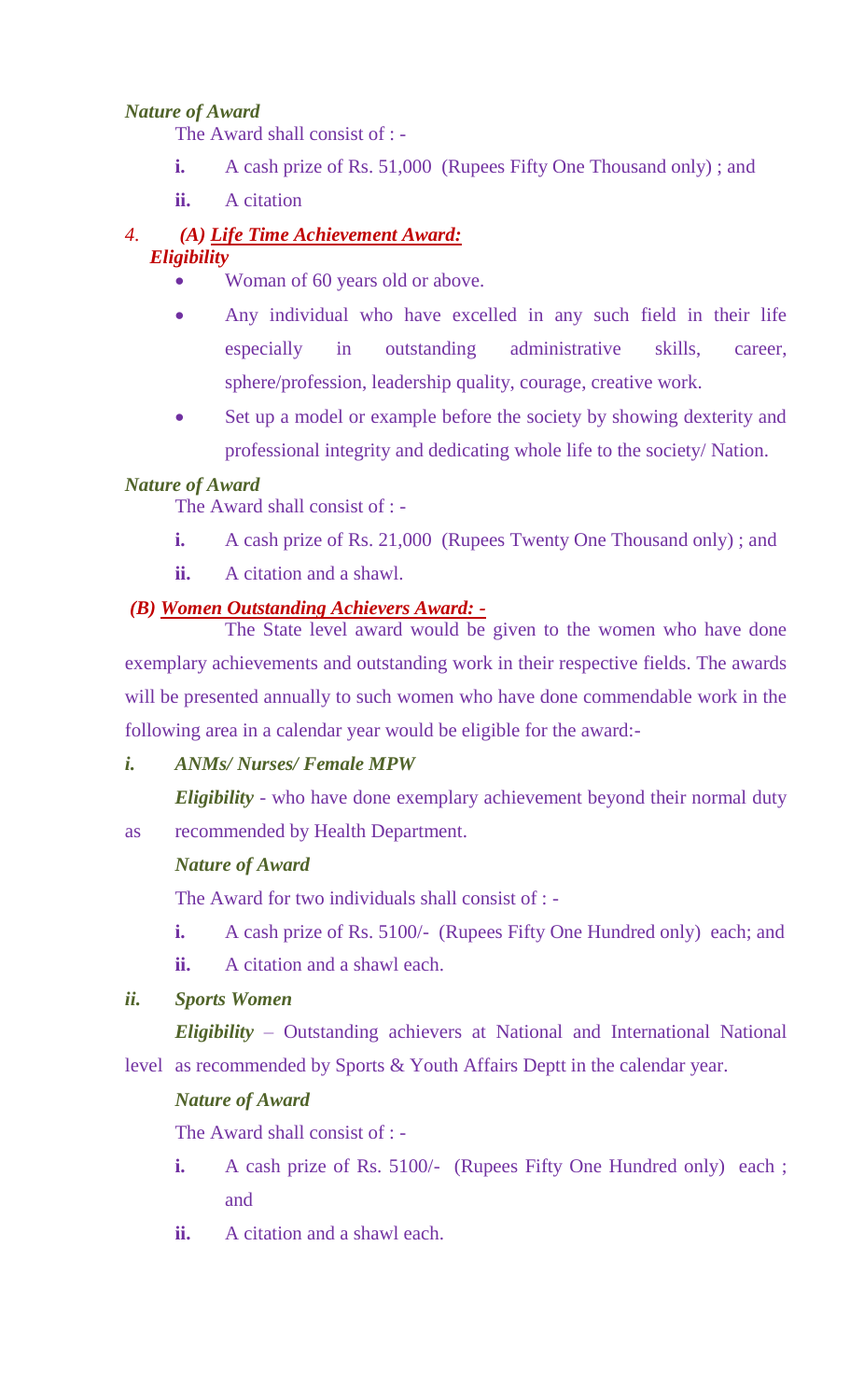## *iii. Sakshar Mahila Samooh Members*

*Eligibility* **–** Who have done exemplary work in the field of literacy, self help group formation and strengthening, awareness generation, preventing female foeticide and child marriage, immunization and supplementary nutrition programme recommended by Distt. Programme officers (ICDS).

## *Nature of Award*

The Award for two individuals shall consist of : -

- **i.** A cash prize of Rs. 5100/- (Rupees Fifty One Hundred only) each ; and
- **ii.** A citation and a shawl each.

## *iv. Government Employees*

*Eligibility* –Who have done exemplary work especially cases of moral courage for the cause of women and the achievement is voluntary beyond the normal duty and responsibilities.

### *Nature of Award*

The Award for two individuals shall consist of : -

- **i.** A cash prize of Rs. 5100/- (Rupees Fifty One Hundred only) each; and
- **ii.** A citation and a shawl each.
- *v. Social Workers*

# *Eligibility –*

# *Award -I*

- **(a)** Working for the welfare for last 5 years
- **(b)** Has good performance in the field of Women Welfare.
- **(c)** Born in Haryana.

### *Award –II*

**(a)** Born out of Haryana but working for the cause of women in Haryana.

### *Nature of Award*

The Award for two individuals shall consist of : -

- **i.** A cash prize of Rs. 5100/- (Rupees Fifty One Hundred only) each; and
- **ii.** A citation and a shawl each.
- *vi. Women Entrepreneurs*

### *Eligibility –*

- **(a)**Who have shown exemplary work in the field of women entrepreneurship by establishing their own business/ industries.
- **(b)**Have contributed to development of women.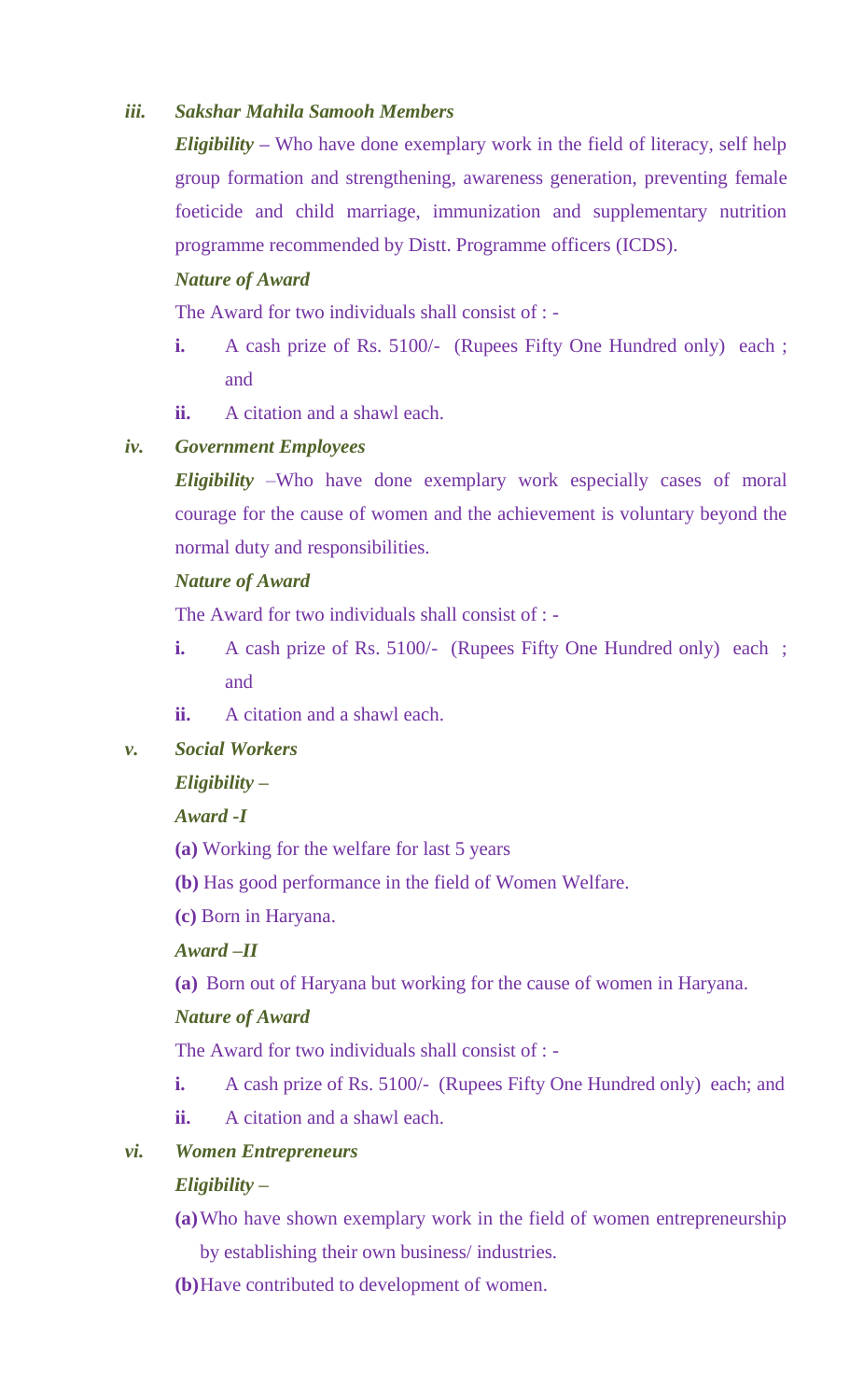### *Nature of Award*

The Award for two individuals shall consist of : -

- **i.** A cash prize of Rs. 5100/- (Rupees Fifty One Hundred only) each; and
- **ii.** A citation and a shawl each.

### *vii. Nominees of Stree Shakti Puraskar*

*Eligibility* **–** 5 nominees of Stree Shakti Puruskar recommended for the previous year to Government of India.

#### *Nature of Award*

The Award shall consist of : -

- **i.** A cash prize of Rs. 5100/- (Rupees Fifty One Hundred only) each; and
- **ii.** A citation and a shawl each.

#### *viii. Prohibition cum Protection Officer*

*Eligibility* **-** For stoppage maximum numbers of child marriages in the year. *Nature of Award* 

The Award shall consist of : -

- **i.** A cash prize of Rs. 5100/- (Rupees Fifty One Hundred only) and
- **ii.** A citation and a shawl.

### *ix. Anganwadi Workers*

*Eligibility* **-** whose names have been recommended to Govt. of India for National Level Award for the previous year.

#### *Nature of Award*

The Award for three AWW's shall consist of : -

- **i.** A cash prize of Rs. 5100/- (Rupees Fifty One Hundred only) each; and
- **ii.** A citation and a shawl each.

#### **5.** *Mode of Calling for nominations for the Awards indicated at Sr No. 1,2,3,4 (A)*

At the State Level, an advertisement would be issued in two Hindi & two English leading newspapers inviting nominations from the general public in the prescribed application forms annexed at Annexure R-1& R-II. The nominations received would be placed before the District Level Recommending Committee headed by concerned Deputy Commissioner which would be then recommended to the Women & Child Development Department, Haryana, Panchkula, by the aforesaid Committee.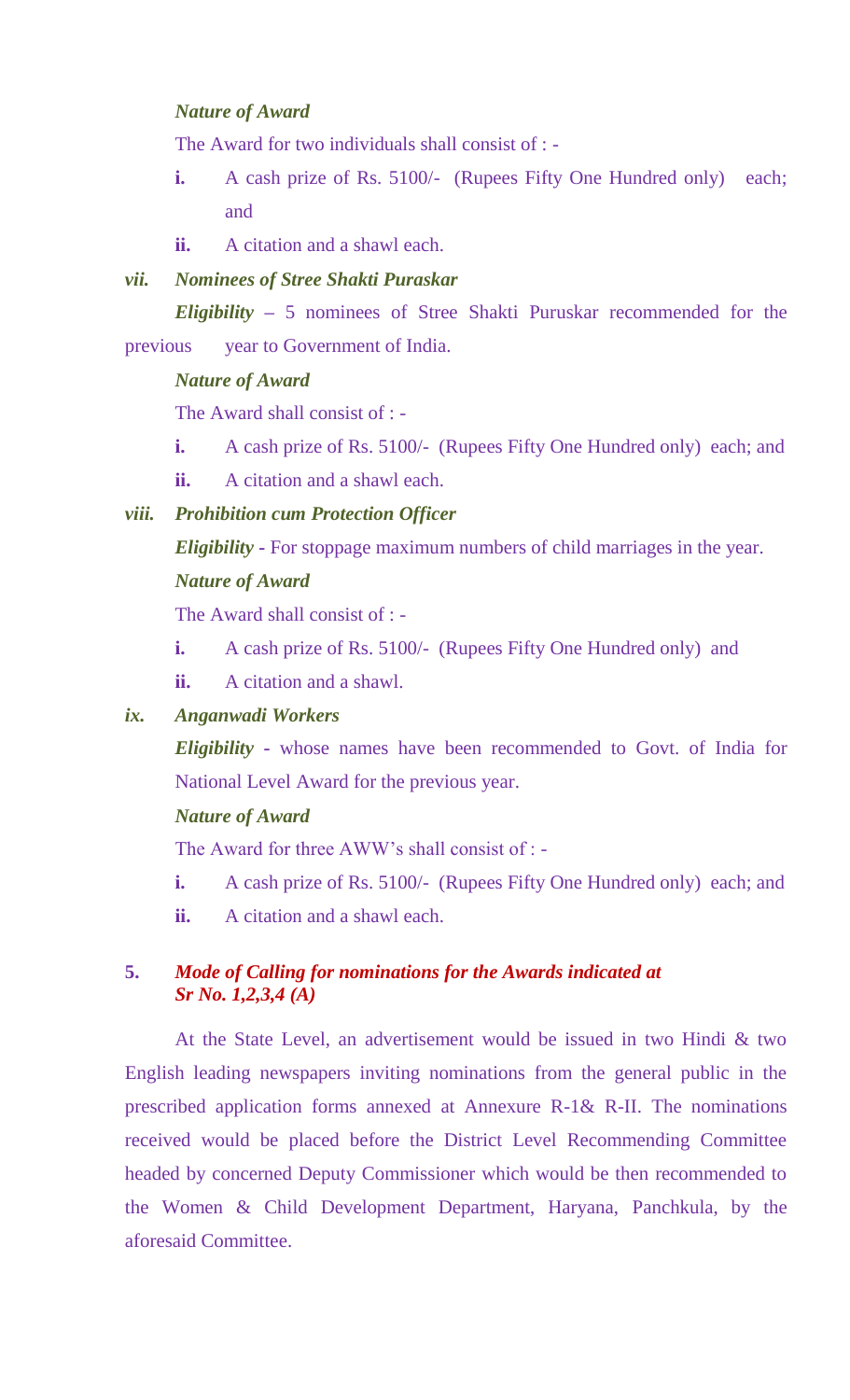# **6.** *Mode of Calling for nominations for the Awards indicated at Sr No. 4 (B)*

Communication to all Departments for their recommendation.

#### **7.** *Number of Awards*

Number of awards can be increased/ decreased depending upon the number of eligible and award worthy proposals/applications.

### **8.** *Criteria for Selection: -*

**i.** Nominee should be a resident of Haryana/ born in Haryana and working for the cause of women in Haryana.

**ii.** The achievement of the nominee in the relevant field should be clear and well documented.

**iii.** Nominee should be alive on the date of nomination.

**iv.** The achievements of the nominee should be verified and subjected to objective appraisals.

**v.** Preference should be given to women who have come up in

mainstream of life after a great deal of struggle and adversity.

- **vi.** The sole criteria for the selection would be performance and her dedication for the cause of women.
- **vii.** Nominee should apply to concerned Programme Officer ICDS/ Deputy Commissioner on prescribed application proforma along with affidavit with this declaration that that there is nothing adverse pending against her /institution for inquiry in any forum / Department / Court etc and in case of any wrong information / mismanagement found in future the award and money would be returned to the Government-----------.

### **9.** *Selection Process – Various Committees: -*

### **A)** *District Level Recommending Committee:*

| <b>Deputy Commissioner</b>                      | Chairman                |
|-------------------------------------------------|-------------------------|
| District Education Officer/ district Elementary |                         |
| <b>Education Officer</b>                        | Member                  |
| Programme Officer (ICDS)                        | <b>Member Secretary</b> |
| Secretary, Red Cross / Child Welfare Council    | Member                  |
| <b>Protection-cum-Prohibition Officer</b>       | Member                  |

#### **B)** *State Level Screening Committee:*

 Director General, Women and Child Development Department, Haryana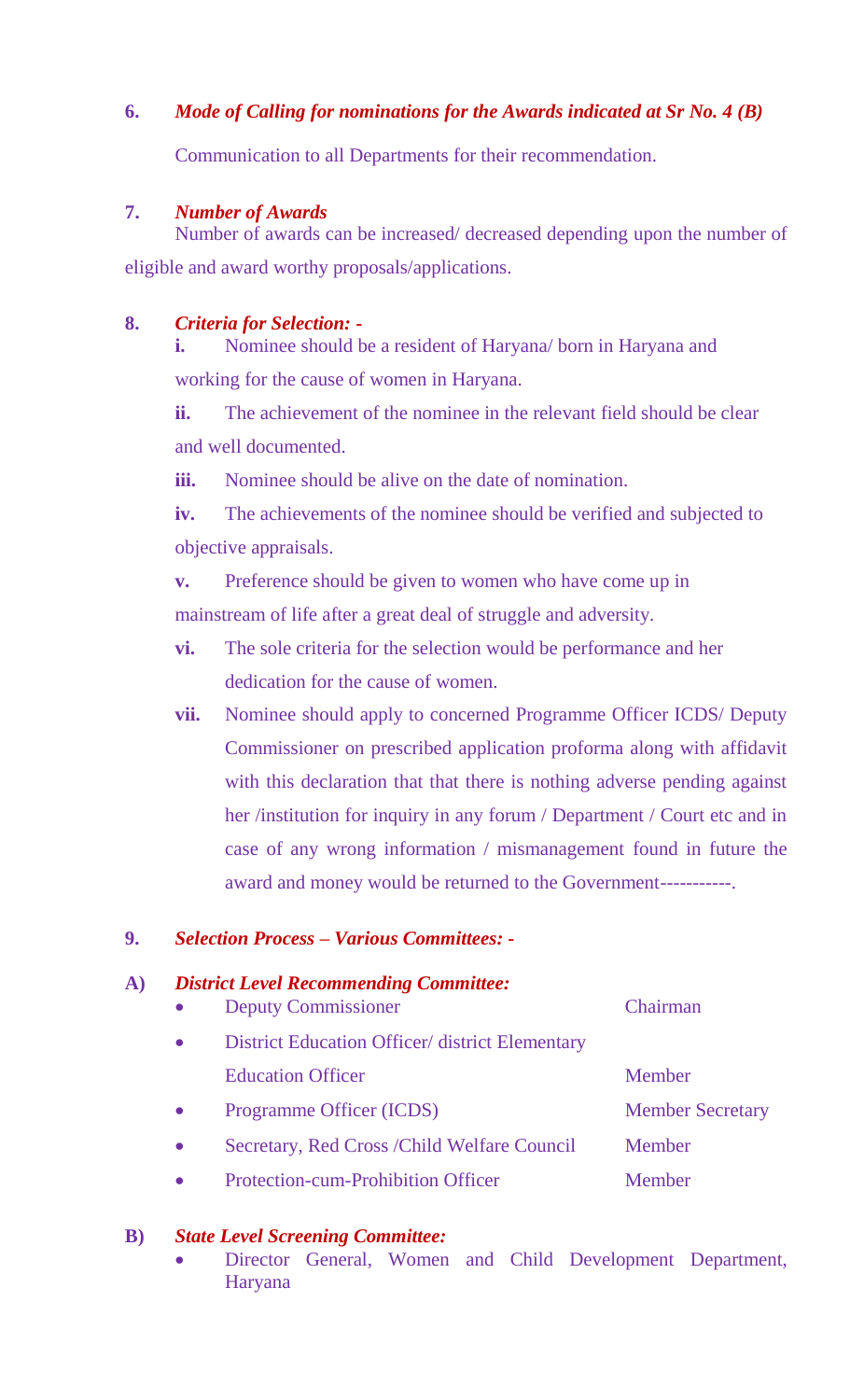- Additional Director, Women & Child Development Department, Haryana
- Joint Director**,** Women and Child Development Department, Haryana
- Chief Accounts Officer**,** Women & Child Development Department, Haryana
- Programme Officer (HQ), Women & Child Development Department, Haryana

**C)** *The nominations received would be placed before the State level Selection Committee headed by Minister of Women & Child Development comprising the following members: -*

 Principal Secretary to Govt. Haryana Women & Child Dev Deptt Member Director General, Women and Child Dev Deptt, Haryana Member Secy. • Secretary, Haryana State Child Welfare Council Member • Chairperson, Haryana State Commission for Women Member Secretary, Haryana State Social Welfare Board Member • Any other member as required Member

## **10.** *Date Schedule:*

| $\bullet$ | <b>Letters to all Departments</b>            | by $1st$ May        |
|-----------|----------------------------------------------|---------------------|
| $\bullet$ | Advertisement in the newspapers              | by $15^{th}$ May    |
| $\bullet$ | Last date for calling nominations            | by $15^{th}$ June   |
| $\bullet$ | <b>Recommendation of District Level</b>      |                     |
|           | Recommending Committee/DC to the Deptt       | by $15^{th}$ July   |
| $\bullet$ | Screening & Meeting of State Level Selection |                     |
|           | Committee                                    | by $15^{th}$ August |
|           | Last date for informing Awardees             | with in 30 days     |

The award would be presented on the occasion of International Women's day celebration i.e.  $8<sup>th</sup>$ , March and would be personally received by the awardees.

### 11. *Financial Implication: -*

- Awards Rs.  $10.00$  lacs (approx)
- Organization of State Level function  $-Rs. 5.00$  lacs (approx)

--------

• Publicity – 5.00 lacs (approx)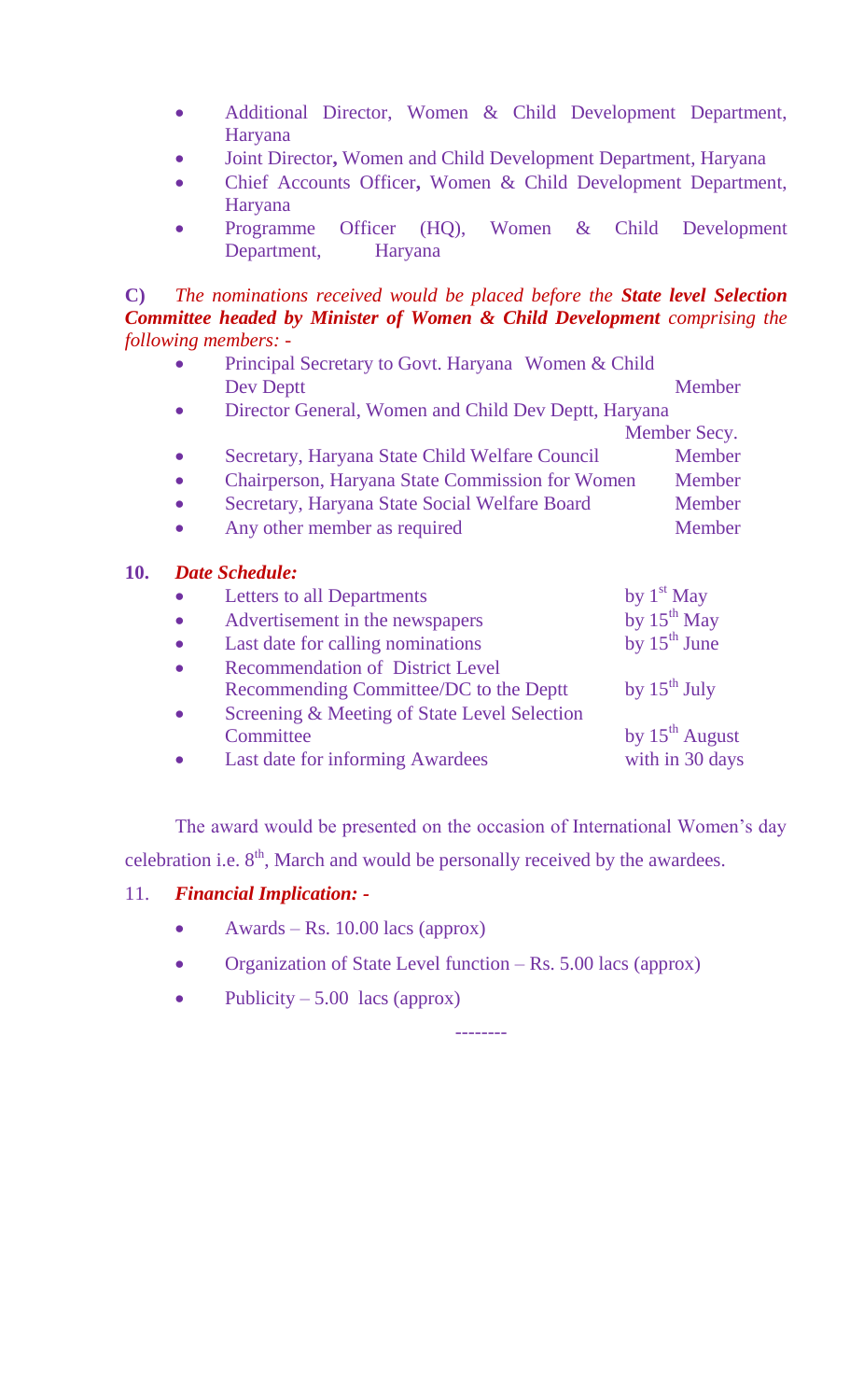#### **ANNEXURE-R-I**

#### **APPLICATION FORM**

- 1. Name of the Award for which applied
- 2. Name in full (in block capitals)with aliases if any
- 3. Present Address in full (i.e. Village, Tehsil Thana and Distt. or House No./Lane/Street and Road).
- 4. Home/Permanent address in full ((i.e. Village, Tehsil Thana and Distt. or House No./Lane/Street and Road).
- 5. Telephone No.
- 6. Date of birth (duly attested):
- 7. Place of birth:
- 8. Educational Qualifications (with certificates, if required):
- 9. Field of achievements.
- 10.How the applicant adjudged herself outstanding or fit for this award.

11.A brief life-sketch of the individual with press clipping, certificates etc:

Name & Signature of the applicant with date

2-passport size Colored recent photograph duly attested